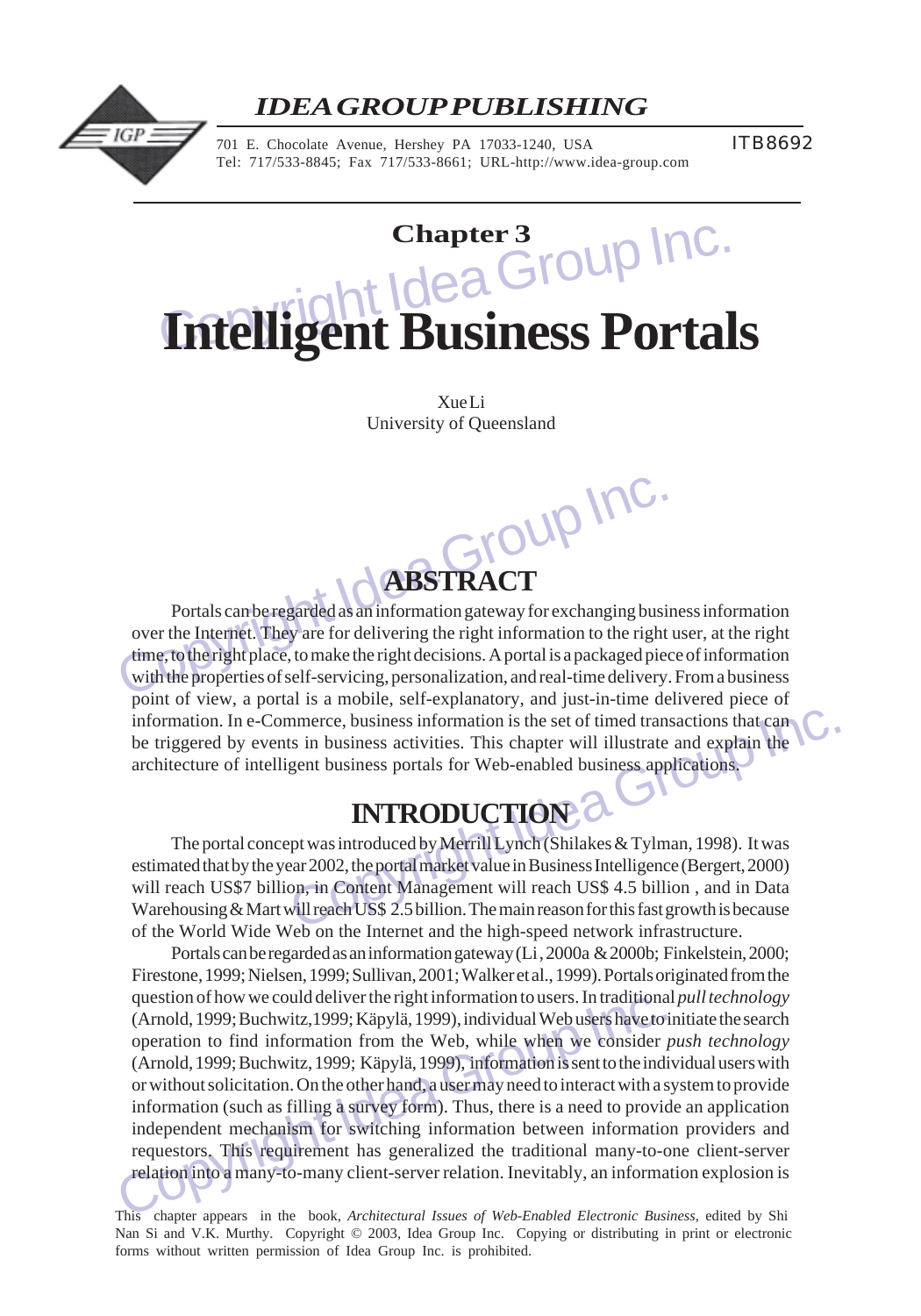introduced on the Web. Many Web users are frustrated in dealing with the overwhelming information bombardment. To solve the problem, the Portal as a packaged piece of information is used for delivering the right information to the right person, at the right time, to the right place, to make the right decisions (Li, 2000a & 2000b). A portal has the properties of selfservicing, personalization, and real-time delivery. For **self-servicing**, a user would be able to use pre-defined templates to re-design personalized Web pages. An example is given in Figure 1 (Wei, 2000). In this case every university student is given a Web site. The individual student can modify the Web site according to personal interests.

Experimentation, and real-time derivery. To set is set we wond be a<br>defined templates to re-design personalized Web pages. An example is giver<br>vei, 2000). In this case every university student is given a Web site. The indi For **personalization**, a user would be able to deliver and receive information that is dedicated to the person. Figure 2 and Figure 3 show two implemented portals that are used for the students to select subjects and view personalized enrolment information. For **realtime delivery**, a portal is used as a messaging tool to deliver instant messages to an individual. For example, Oracle9iAS (http://www.oracle.com) Wireless Edition can provide information to any wireless device, such as mobile phones, hand-held computers, and pagers.

From a business point of view, a portal provides mobile, self-explanatory, and just-intime delivered information. The information could be supplied as a set of timed transactions





| <b>INSW</b>                          | æ<br>University of New South Wales                                                                                      |
|--------------------------------------|-------------------------------------------------------------------------------------------------------------------------|
| Log Off                              | 22081 单<br>Salect Your Student D and then Click the Batters                                                             |
| Programme.                           | ACCTSSIZ<br>H<br>$\overline{m}$<br>Ist.<br>▼川川<br>÷                                                                     |
| Staff & Studerste<br>Parsonal        | COMPROZY<br>SI<br>$\overline{\phantom{a}}$<br>×<br>ᆒ<br>COMPEN 4<br>$\mathbb{Z}$<br>$\overline{\phantom{a}}$<br>SE<br>× |
| <b>Information</b><br><b>Courses</b> | INF 553.26<br>SI<br>$\blacksquare$<br>×<br>$\mathbf{H}$                                                                 |
| <b>Registration Tool</b>             | INF 55852<br><b>SF</b><br>固<br>园<br>$\overline{\phantom{a}}$                                                            |
| <b>Menny</b>                         | <b>Barent</b>                                                                                                           |
| Search                               | Ξ<br>$\overline{ }$<br>뇌                                                                                                |
| 國                                    | Ξ<br>뾔<br>Ξ<br>٣I<br>ᆒ                                                                                                  |
| <b>Sito Mag</b><br>⋷                 | 페르트<br>푀                                                                                                                |
| the developments                     | Ecw001-6                                                                                                                |
|                                      | <b>Click to State of Your Request</b>                                                                                   |
| Decement Bone                        | <b>The age of the </b>                                                                                                  |